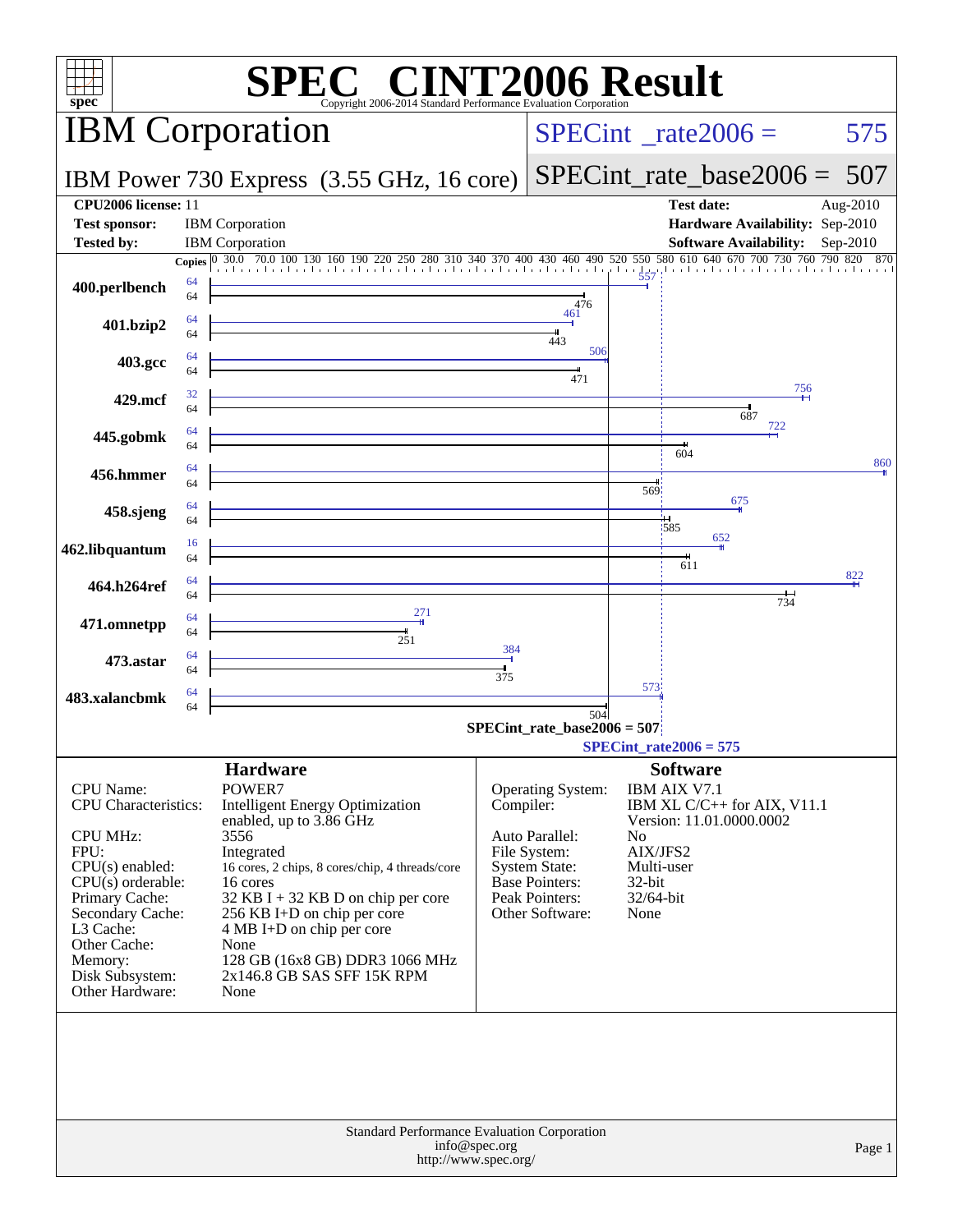

# IBM Corporation

### SPECint rate $2006 = 575$

IBM Power 730 Express (3.55 GHz, 16 core)

[SPECint\\_rate\\_base2006 =](http://www.spec.org/auto/cpu2006/Docs/result-fields.html#SPECintratebase2006) 507

**[CPU2006 license:](http://www.spec.org/auto/cpu2006/Docs/result-fields.html#CPU2006license)** 11 **[Test date:](http://www.spec.org/auto/cpu2006/Docs/result-fields.html#Testdate)** Aug-2010

**[Test sponsor:](http://www.spec.org/auto/cpu2006/Docs/result-fields.html#Testsponsor)** IBM Corporation **[Hardware Availability:](http://www.spec.org/auto/cpu2006/Docs/result-fields.html#HardwareAvailability)** Sep-2010 **[Tested by:](http://www.spec.org/auto/cpu2006/Docs/result-fields.html#Testedby)** IBM Corporation **[Software Availability:](http://www.spec.org/auto/cpu2006/Docs/result-fields.html#SoftwareAvailability)** Sep-2010

#### **[Results Table](http://www.spec.org/auto/cpu2006/Docs/result-fields.html#ResultsTable)**

|                                                                                                          | <b>Base</b>   |                |       |                |       |                | <b>Peak</b> |               |                |              |                |              |                |              |
|----------------------------------------------------------------------------------------------------------|---------------|----------------|-------|----------------|-------|----------------|-------------|---------------|----------------|--------------|----------------|--------------|----------------|--------------|
| <b>Benchmark</b>                                                                                         | <b>Copies</b> | <b>Seconds</b> | Ratio | <b>Seconds</b> | Ratio | <b>Seconds</b> | Ratio       | <b>Copies</b> | <b>Seconds</b> | <b>Ratio</b> | <b>Seconds</b> | <b>Ratio</b> | <b>Seconds</b> | <b>Ratio</b> |
| 400.perlbench                                                                                            | 64            | 1312           | 476   | 1315           | 475   | 1315           | 476         | 64            | 1122           | 557          | 1124           | 557          | 1122           | 557          |
| 401.bzip2                                                                                                | 64            | 1403           | 440   | 1395           | 443   | 1395           | 443         | 64            | 1341           | 461          | 1338           | 461          | 1336           | 462          |
| $403.\text{gcc}$                                                                                         | 64            | 1094           | 471   | 1100           | 468   | 1094           | 471         | 64            | 1018           | 506          | 1018           | 506          | 1024           | 503          |
| $429$ .mcf                                                                                               | 64            | 850            | 687   | 848            | 688   | 851            | 686         | 32            | 382            | 763          | 386            | 756          | 387            | 755          |
| $445$ .gobmk                                                                                             | 64            | 1111           | 604   | 1105           | 608   | 1112           | 604         | 64            | 928            | 723          | 929            | <u>722</u>   | 942            | 713          |
| 456.hmmer                                                                                                | 64            | 1050           | 569   | 1046           | 571   | 1049           | 569         | 64            | 696            | 858          | 693            | 861          | 695            | 860          |
| $458$ .sjeng                                                                                             | 64            | 1321           | 586   | 1339           | 578   | 1323           | 585         | 64            | 1144           | 677          | 1149           | 674          | 1147           | 675          |
| 462.libquantum                                                                                           | 64            | 2172           | 611   | 2170           | 611   | 2187           | 606         | 16            | 507            | 654          | 509            | 652          | 510            | 650          |
| 464.h264ref                                                                                              | 64            | 1902           | 745   | 1929           | 734   | 1932           | 733         | 64            | 1714           | 826          | 1729           | 819          | 1724           | 822          |
| 471.omnetpp                                                                                              | 64            | 1594           | 251   | 1597           | 251   | 1610           | 248         | 64            | 1478           | 271          | 1475           | 271          | 1495           | 268          |
| $473$ . astar                                                                                            | 64            | 1200           | 374   | 1197           | 375   | 1195           | 376         | 64            | 1170           | 384          | 1172           | 383          | 1169           | 384          |
| 483.xalancbmk                                                                                            | 64            | 876            | 504   | 877            | 504   | 875            | 505         | 64            | 771            | 573          | 767            | 576          | 771            | 573          |
| Results appear in the order in which they were run. Bold underlined text indicates a median measurement. |               |                |       |                |       |                |             |               |                |              |                |              |                |              |

#### **[Peak Tuning Notes](http://www.spec.org/auto/cpu2006/Docs/result-fields.html#PeakTuningNotes)**

 fdpr binary optimization tool used for 401.bzip2 with options -O4 -sdp 9 -rtb -vrox -nodp -m power7 fdpr binary optimization tool used for: 403.gcc 429.mcf 445.gobmk 458.sjeng with options -O3 -m power7 fdpr binary optimization tool used for 456.hmmer with options -O3 -lu -1 -nodp -sdp 9 -m power7 fdpr binary optimization tool used for 462.libquantum with options -O4 -nodp -m power7 fdpr binary optimization tool used for 471.omnetpp with options -O4 -nodp -m power7 -vrox fdpr binary optimization tool used for 473.astar with options -O4 -sdp 9 -vrox -dp -m power7

#### **[Submit Notes](http://www.spec.org/auto/cpu2006/Docs/result-fields.html#SubmitNotes)**

 The config file option 'submit' was used to assign benchmark copy to specific kernel thread using the "bindprocessor" command (see flags file for details).

#### **[Operating System Notes](http://www.spec.org/auto/cpu2006/Docs/result-fields.html#OperatingSystemNotes)**

Environment variables set by runspec before the start of the run: MALLOCOPTIONS = "pool" MEMORY\_AFFINITY = "MCM" XLFRTEOPTS = "intrinthds=1"

Continued on next page

Standard Performance Evaluation Corporation [info@spec.org](mailto:info@spec.org) <http://www.spec.org/>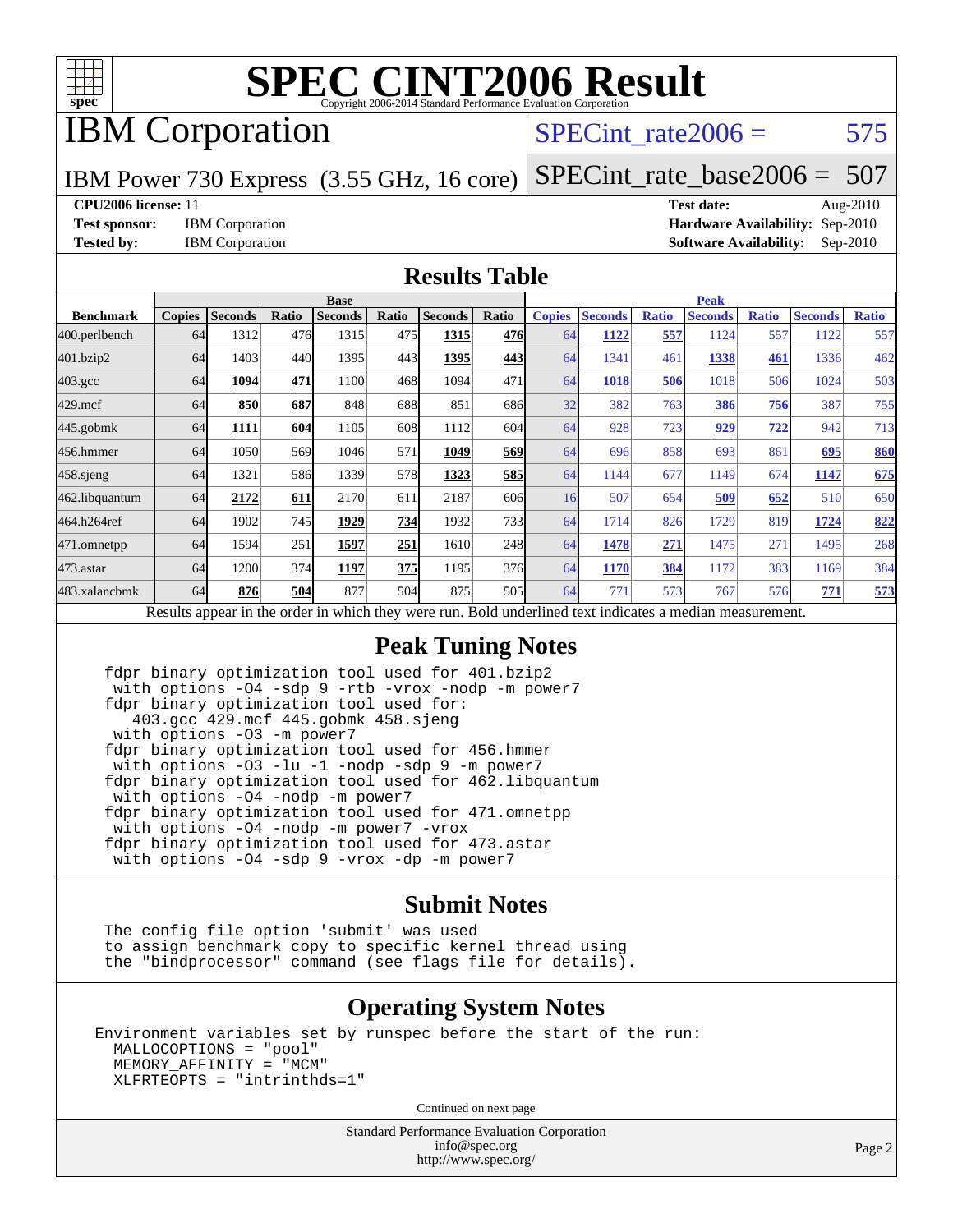

IBM Corporation

SPECint rate $2006 = 575$ 

IBM Power 730 Express (3.55 GHz, 16 core) [SPECint\\_rate\\_base2006 =](http://www.spec.org/auto/cpu2006/Docs/result-fields.html#SPECintratebase2006) 507

**[CPU2006 license:](http://www.spec.org/auto/cpu2006/Docs/result-fields.html#CPU2006license)** 11 **[Test date:](http://www.spec.org/auto/cpu2006/Docs/result-fields.html#Testdate)** Aug-2010 **[Test sponsor:](http://www.spec.org/auto/cpu2006/Docs/result-fields.html#Testsponsor)** IBM Corporation **[Hardware Availability:](http://www.spec.org/auto/cpu2006/Docs/result-fields.html#HardwareAvailability)** Sep-2010 **[Tested by:](http://www.spec.org/auto/cpu2006/Docs/result-fields.html#Testedby)** IBM Corporation **[Software Availability:](http://www.spec.org/auto/cpu2006/Docs/result-fields.html#SoftwareAvailability)** Sep-2010

#### **[Operating System Notes \(Continued\)](http://www.spec.org/auto/cpu2006/Docs/result-fields.html#OperatingSystemNotes)**

All ulimits set to unlimited. 12800 16M large pages defined with vmo command

See the flags file for details on settings.

### **[Base Compiler Invocation](http://www.spec.org/auto/cpu2006/Docs/result-fields.html#BaseCompilerInvocation)**

[C benchmarks](http://www.spec.org/auto/cpu2006/Docs/result-fields.html#Cbenchmarks):

[/usr/vac/bin/xlc](http://www.spec.org/cpu2006/results/res2010q3/cpu2006-20100817-12969.flags.html#user_CCbase_xlc_65f0db84ba48bcd0ca5f8f08bd8e83b9) [-qlanglvl=extc99](http://www.spec.org/cpu2006/results/res2010q3/cpu2006-20100817-12969.flags.html#user_CCbase_F-qlanglvl:extc99)

[C++ benchmarks:](http://www.spec.org/auto/cpu2006/Docs/result-fields.html#CXXbenchmarks) [/usr/vacpp/bin/xlC](http://www.spec.org/cpu2006/results/res2010q3/cpu2006-20100817-12969.flags.html#user_CXXbase_xlC_71b0a4ef5ef679d5dfc4910648efff67)

### **[Base Portability Flags](http://www.spec.org/auto/cpu2006/Docs/result-fields.html#BasePortabilityFlags)**

 400.perlbench: [-DSPEC\\_CPU\\_AIX](http://www.spec.org/cpu2006/results/res2010q3/cpu2006-20100817-12969.flags.html#b400.perlbench_baseCPORTABILITY_DSPEC_CPU_AIX) 462.libquantum: [-DSPEC\\_CPU\\_AIX](http://www.spec.org/cpu2006/results/res2010q3/cpu2006-20100817-12969.flags.html#b462.libquantum_baseCPORTABILITY_DSPEC_CPU_AIX) 464.h264ref: [-DSPEC\\_CPU\\_AIX](http://www.spec.org/cpu2006/results/res2010q3/cpu2006-20100817-12969.flags.html#b464.h264ref_baseCPORTABILITY_DSPEC_CPU_AIX) [-qchars=signed](http://www.spec.org/cpu2006/results/res2010q3/cpu2006-20100817-12969.flags.html#user_baseCPORTABILITY464_h264ref_F-qchars:signed) 483.xalancbmk: [-DSPEC\\_CPU\\_AIX](http://www.spec.org/cpu2006/results/res2010q3/cpu2006-20100817-12969.flags.html#b483.xalancbmk_baseCXXPORTABILITY_DSPEC_CPU_AIX)

## **[Base Optimization Flags](http://www.spec.org/auto/cpu2006/Docs/result-fields.html#BaseOptimizationFlags)**

[C benchmarks](http://www.spec.org/auto/cpu2006/Docs/result-fields.html#Cbenchmarks):

[-qipa=threads](http://www.spec.org/cpu2006/results/res2010q3/cpu2006-20100817-12969.flags.html#user_CCbase_F-qipa:threads_603896b7ba2615a272e7bb50a99fbe27) [-bmaxdata:0x50000000](http://www.spec.org/cpu2006/results/res2010q3/cpu2006-20100817-12969.flags.html#user_CCbase_F-bmaxdata_e939c1e3ce194adb74b865c7e0f9aa8a) [-O5](http://www.spec.org/cpu2006/results/res2010q3/cpu2006-20100817-12969.flags.html#user_CCbase_F-O5_c247b43c34dbf7164d22e1dc7d84032c) [-qlargepage](http://www.spec.org/cpu2006/results/res2010q3/cpu2006-20100817-12969.flags.html#user_CCbase_F-qlargepage) [-qsimd](http://www.spec.org/cpu2006/results/res2010q3/cpu2006-20100817-12969.flags.html#user_CCbase_F-qsimd_a8e99c5325f711308b07d2b72634c9bd) [-qvecnvol](http://www.spec.org/cpu2006/results/res2010q3/cpu2006-20100817-12969.flags.html#user_CCbase_F-qvecnvol) [-D\\_ILS\\_MACROS](http://www.spec.org/cpu2006/results/res2010q3/cpu2006-20100817-12969.flags.html#user_CCbase_F-D_ILS_MACROS) [-qalias=noansi](http://www.spec.org/cpu2006/results/res2010q3/cpu2006-20100817-12969.flags.html#user_CCbase_F-qalias_d4651b1508cf3a15da259e82b527180c) [-qalloca](http://www.spec.org/cpu2006/results/res2010q3/cpu2006-20100817-12969.flags.html#user_CCbase_F-qalloca) [-blpdata](http://www.spec.org/cpu2006/results/res2010q3/cpu2006-20100817-12969.flags.html#user_CCbase_F-blpdata)

[C++ benchmarks:](http://www.spec.org/auto/cpu2006/Docs/result-fields.html#CXXbenchmarks)

[-qipa=threads](http://www.spec.org/cpu2006/results/res2010q3/cpu2006-20100817-12969.flags.html#user_CXXbase_F-qipa:threads_603896b7ba2615a272e7bb50a99fbe27) [-bmaxdata:0x20000000](http://www.spec.org/cpu2006/results/res2010q3/cpu2006-20100817-12969.flags.html#user_CXXbase_F-bmaxdata_d044a9072ff4d8b4577a1555c18c0756) [-O5](http://www.spec.org/cpu2006/results/res2010q3/cpu2006-20100817-12969.flags.html#user_CXXbase_F-O5_c247b43c34dbf7164d22e1dc7d84032c) [-qlargepage](http://www.spec.org/cpu2006/results/res2010q3/cpu2006-20100817-12969.flags.html#user_CXXbase_F-qlargepage) [-D\\_ILS\\_MACROS](http://www.spec.org/cpu2006/results/res2010q3/cpu2006-20100817-12969.flags.html#user_CXXbase_F-D_ILS_MACROS) [-qrtti=all](http://www.spec.org/cpu2006/results/res2010q3/cpu2006-20100817-12969.flags.html#user_CXXbase_F-qrtti:all) [-D\\_\\_IBM\\_FAST\\_SET\\_MAP\\_ITERATOR](http://www.spec.org/cpu2006/results/res2010q3/cpu2006-20100817-12969.flags.html#user_CXXbase_F-D__IBM_FAST_SET_MAP_ITERATOR) [-blpdata](http://www.spec.org/cpu2006/results/res2010q3/cpu2006-20100817-12969.flags.html#user_CXXbase_F-blpdata)

### **[Base Other Flags](http://www.spec.org/auto/cpu2006/Docs/result-fields.html#BaseOtherFlags)**

[C benchmarks](http://www.spec.org/auto/cpu2006/Docs/result-fields.html#Cbenchmarks):

[-qipa=noobject](http://www.spec.org/cpu2006/results/res2010q3/cpu2006-20100817-12969.flags.html#user_CCbase_F-qipa:noobject_31d1c31721dc68bbebcc4af4e4e5db81) [-qsuppress=1500-036](http://www.spec.org/cpu2006/results/res2010q3/cpu2006-20100817-12969.flags.html#user_CCbase_F-qsuppress:_a26be8fef57dc56862d3797b725f60c7)

[C++ benchmarks:](http://www.spec.org/auto/cpu2006/Docs/result-fields.html#CXXbenchmarks)

[-qipa=noobject](http://www.spec.org/cpu2006/results/res2010q3/cpu2006-20100817-12969.flags.html#user_CXXbase_F-qipa:noobject_31d1c31721dc68bbebcc4af4e4e5db81) [-qsuppress=1500-036](http://www.spec.org/cpu2006/results/res2010q3/cpu2006-20100817-12969.flags.html#user_CXXbase_F-qsuppress:_a26be8fef57dc56862d3797b725f60c7)

### **[Peak Compiler Invocation](http://www.spec.org/auto/cpu2006/Docs/result-fields.html#PeakCompilerInvocation)**

[C benchmarks](http://www.spec.org/auto/cpu2006/Docs/result-fields.html#Cbenchmarks):

[/usr/vac/bin/xlc](http://www.spec.org/cpu2006/results/res2010q3/cpu2006-20100817-12969.flags.html#user_CCpeak_xlc_65f0db84ba48bcd0ca5f8f08bd8e83b9) [-qlanglvl=extc99](http://www.spec.org/cpu2006/results/res2010q3/cpu2006-20100817-12969.flags.html#user_CCpeak_F-qlanglvl:extc99)

Continued on next page

Standard Performance Evaluation Corporation [info@spec.org](mailto:info@spec.org) <http://www.spec.org/>

Page 3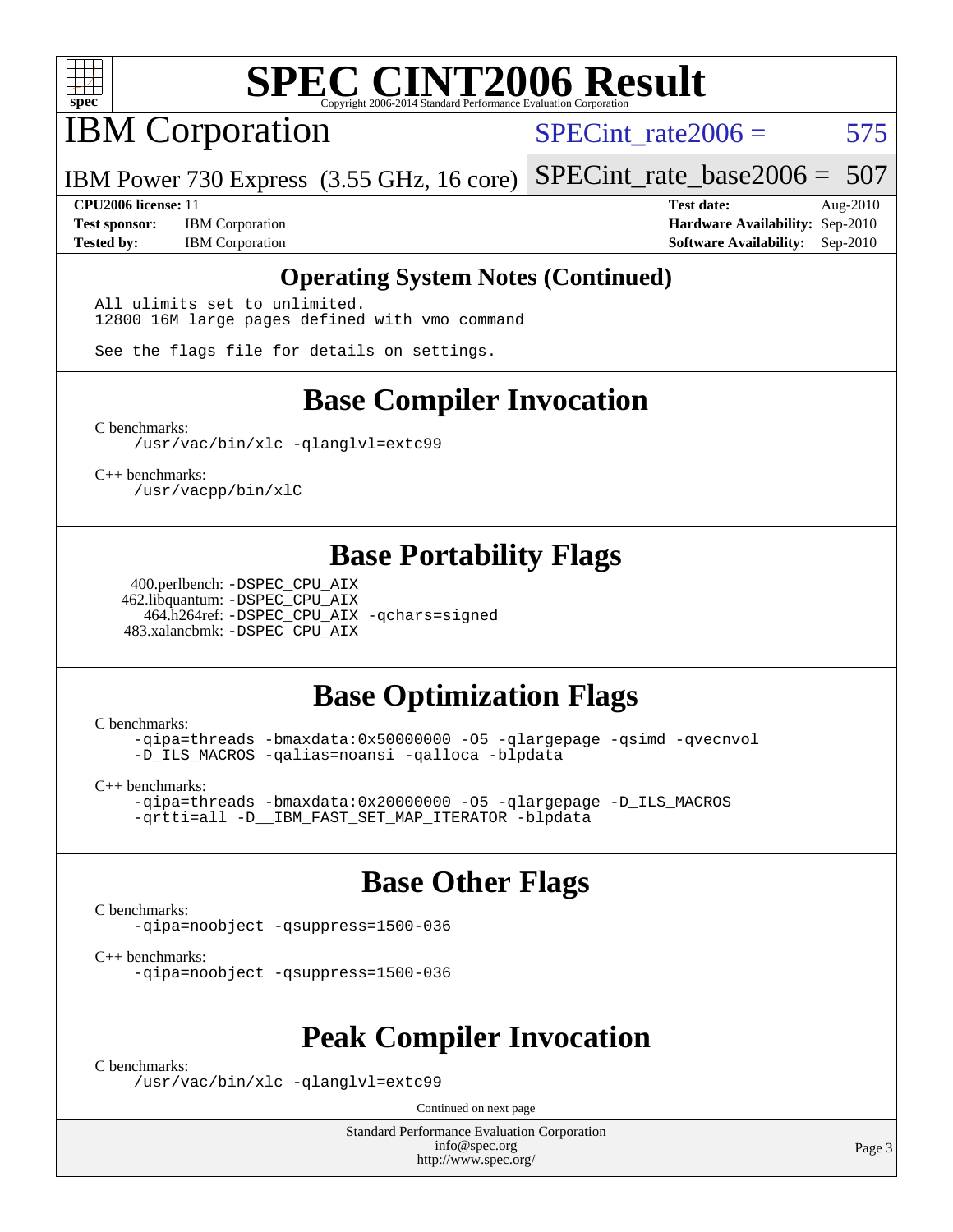

IBM Corporation

SPECint rate $2006 = 575$ 

[SPECint\\_rate\\_base2006 =](http://www.spec.org/auto/cpu2006/Docs/result-fields.html#SPECintratebase2006) 507

**[Test sponsor:](http://www.spec.org/auto/cpu2006/Docs/result-fields.html#Testsponsor)** IBM Corporation **[Hardware Availability:](http://www.spec.org/auto/cpu2006/Docs/result-fields.html#HardwareAvailability)** Sep-2010

**[CPU2006 license:](http://www.spec.org/auto/cpu2006/Docs/result-fields.html#CPU2006license)** 11 **[Test date:](http://www.spec.org/auto/cpu2006/Docs/result-fields.html#Testdate)** Aug-2010 [Tested by:](http://www.spec.org/auto/cpu2006/Docs/result-fields.html#Testedby) IBM Corporation **[Software Availability:](http://www.spec.org/auto/cpu2006/Docs/result-fields.html#SoftwareAvailability)** Sep-2010

# **[Peak Compiler Invocation \(Continued\)](http://www.spec.org/auto/cpu2006/Docs/result-fields.html#PeakCompilerInvocation)**

[C++ benchmarks:](http://www.spec.org/auto/cpu2006/Docs/result-fields.html#CXXbenchmarks) [/usr/vacpp/bin/xlC](http://www.spec.org/cpu2006/results/res2010q3/cpu2006-20100817-12969.flags.html#user_CXXpeak_xlC_71b0a4ef5ef679d5dfc4910648efff67)

### **[Peak Portability Flags](http://www.spec.org/auto/cpu2006/Docs/result-fields.html#PeakPortabilityFlags)**

 400.perlbench: [-DSPEC\\_CPU\\_AIX](http://www.spec.org/cpu2006/results/res2010q3/cpu2006-20100817-12969.flags.html#b400.perlbench_peakCPORTABILITY_DSPEC_CPU_AIX) 462.libquantum: [-DSPEC\\_CPU\\_AIX](http://www.spec.org/cpu2006/results/res2010q3/cpu2006-20100817-12969.flags.html#b462.libquantum_peakCPORTABILITY_DSPEC_CPU_AIX) 464.h264ref: [-DSPEC\\_CPU\\_AIX](http://www.spec.org/cpu2006/results/res2010q3/cpu2006-20100817-12969.flags.html#b464.h264ref_peakCPORTABILITY_DSPEC_CPU_AIX) [-qchars=signed](http://www.spec.org/cpu2006/results/res2010q3/cpu2006-20100817-12969.flags.html#user_peakCPORTABILITY464_h264ref_F-qchars:signed) 483.xalancbmk: [-DSPEC\\_CPU\\_AIX](http://www.spec.org/cpu2006/results/res2010q3/cpu2006-20100817-12969.flags.html#b483.xalancbmk_peakCXXPORTABILITY_DSPEC_CPU_AIX)

IBM Power 730 Express (3.55 GHz, 16 core)

# **[Peak Optimization Flags](http://www.spec.org/auto/cpu2006/Docs/result-fields.html#PeakOptimizationFlags)**

[C benchmarks](http://www.spec.org/auto/cpu2006/Docs/result-fields.html#Cbenchmarks):

 400.perlbench: [-qipa=threads](http://www.spec.org/cpu2006/results/res2010q3/cpu2006-20100817-12969.flags.html#user_peakLDCFLAGS400_perlbench_F-qipa:threads_603896b7ba2615a272e7bb50a99fbe27) [-bmaxdata:0x50000000](http://www.spec.org/cpu2006/results/res2010q3/cpu2006-20100817-12969.flags.html#user_peakLDCFLAGS400_perlbench_F-bmaxdata_e939c1e3ce194adb74b865c7e0f9aa8a) [-qpdf1](http://www.spec.org/cpu2006/results/res2010q3/cpu2006-20100817-12969.flags.html#user_peakPASS1_CFLAGSPASS1_LDFLAGS400_perlbench_F-qpdf1)(pass 1) [-qpdf2](http://www.spec.org/cpu2006/results/res2010q3/cpu2006-20100817-12969.flags.html#user_peakPASS2_CFLAGSPASS2_LDFLAGS400_perlbench_F-qpdf2)(pass 2) [-O2](http://www.spec.org/cpu2006/results/res2010q3/cpu2006-20100817-12969.flags.html#user_peakOPTIMIZE400_perlbench_F-O2) [-qarch=auto](http://www.spec.org/cpu2006/results/res2010q3/cpu2006-20100817-12969.flags.html#user_peakOPTIMIZE400_perlbench_F-qarch_da57dfb59486beae658049400584956b) [-qtune=auto](http://www.spec.org/cpu2006/results/res2010q3/cpu2006-20100817-12969.flags.html#user_peakOPTIMIZE400_perlbench_F-qtune_2e3c53070484f255b4b77752b917d502) [-D\\_ILS\\_MACROS](http://www.spec.org/cpu2006/results/res2010q3/cpu2006-20100817-12969.flags.html#user_peakCOPTIMIZE400_perlbench_F-D_ILS_MACROS) [-qalias=noansi](http://www.spec.org/cpu2006/results/res2010q3/cpu2006-20100817-12969.flags.html#user_peakCOPTIMIZE400_perlbench_F-qalias_d4651b1508cf3a15da259e82b527180c) [-blpdata](http://www.spec.org/cpu2006/results/res2010q3/cpu2006-20100817-12969.flags.html#user_peakEXTRA_LDFLAGS400_perlbench_F-blpdata) [-btextpsize:64K](http://www.spec.org/cpu2006/results/res2010q3/cpu2006-20100817-12969.flags.html#user_peakEXTRA_LDFLAGS400_perlbench_F-btextpsize_915b2570bf0baabb03f1065583f9faaf)

 401.bzip2: [-qipa=threads](http://www.spec.org/cpu2006/results/res2010q3/cpu2006-20100817-12969.flags.html#user_peakLDCFLAGS401_bzip2_F-qipa:threads_603896b7ba2615a272e7bb50a99fbe27) [-bmaxdata:0x50000000](http://www.spec.org/cpu2006/results/res2010q3/cpu2006-20100817-12969.flags.html#user_peakLDCFLAGS401_bzip2_F-bmaxdata_e939c1e3ce194adb74b865c7e0f9aa8a) [-qpdf1](http://www.spec.org/cpu2006/results/res2010q3/cpu2006-20100817-12969.flags.html#user_peakPASS1_CFLAGSPASS1_LDFLAGS401_bzip2_F-qpdf1)(pass 1) [-qpdf2](http://www.spec.org/cpu2006/results/res2010q3/cpu2006-20100817-12969.flags.html#user_peakPASS2_CFLAGSPASS2_LDFLAGS401_bzip2_F-qpdf2)(pass 2) [-O5](http://www.spec.org/cpu2006/results/res2010q3/cpu2006-20100817-12969.flags.html#user_peakOPTIMIZE401_bzip2_F-O5_c247b43c34dbf7164d22e1dc7d84032c) [-qsimd](http://www.spec.org/cpu2006/results/res2010q3/cpu2006-20100817-12969.flags.html#user_peakOPTIMIZE401_bzip2_F-qsimd_a8e99c5325f711308b07d2b72634c9bd) [-qvecnvol](http://www.spec.org/cpu2006/results/res2010q3/cpu2006-20100817-12969.flags.html#user_peakOPTIMIZE401_bzip2_F-qvecnvol) [-qlargepage](http://www.spec.org/cpu2006/results/res2010q3/cpu2006-20100817-12969.flags.html#user_peakOPTIMIZE401_bzip2_F-qlargepage) [-D\\_ILS\\_MACROS](http://www.spec.org/cpu2006/results/res2010q3/cpu2006-20100817-12969.flags.html#user_peakCOPTIMIZE401_bzip2_F-D_ILS_MACROS) [-blpdata](http://www.spec.org/cpu2006/results/res2010q3/cpu2006-20100817-12969.flags.html#user_peakEXTRA_LDFLAGS401_bzip2_F-blpdata) [-btextpsize:64K](http://www.spec.org/cpu2006/results/res2010q3/cpu2006-20100817-12969.flags.html#user_peakEXTRA_LDFLAGS401_bzip2_F-btextpsize_915b2570bf0baabb03f1065583f9faaf)

 403.gcc: [-qipa=threads](http://www.spec.org/cpu2006/results/res2010q3/cpu2006-20100817-12969.flags.html#user_peakLDCFLAGS403_gcc_F-qipa:threads_603896b7ba2615a272e7bb50a99fbe27) [-bmaxdata:0x50000000](http://www.spec.org/cpu2006/results/res2010q3/cpu2006-20100817-12969.flags.html#user_peakLDCFLAGS403_gcc_F-bmaxdata_e939c1e3ce194adb74b865c7e0f9aa8a) [-qpdf1](http://www.spec.org/cpu2006/results/res2010q3/cpu2006-20100817-12969.flags.html#user_peakPASS1_CFLAGSPASS1_LDFLAGS403_gcc_F-qpdf1)(pass 1) [-qpdf2](http://www.spec.org/cpu2006/results/res2010q3/cpu2006-20100817-12969.flags.html#user_peakPASS2_CFLAGSPASS2_LDFLAGS403_gcc_F-qpdf2)(pass 2) [-O3](http://www.spec.org/cpu2006/results/res2010q3/cpu2006-20100817-12969.flags.html#user_peakOPTIMIZE403_gcc_F-O3) [-qarch=auto](http://www.spec.org/cpu2006/results/res2010q3/cpu2006-20100817-12969.flags.html#user_peakOPTIMIZE403_gcc_F-qarch_da57dfb59486beae658049400584956b) [-qtune=auto](http://www.spec.org/cpu2006/results/res2010q3/cpu2006-20100817-12969.flags.html#user_peakOPTIMIZE403_gcc_F-qtune_2e3c53070484f255b4b77752b917d502) [-qlargepage](http://www.spec.org/cpu2006/results/res2010q3/cpu2006-20100817-12969.flags.html#user_peakOPTIMIZE403_gcc_F-qlargepage) [-D\\_ILS\\_MACROS](http://www.spec.org/cpu2006/results/res2010q3/cpu2006-20100817-12969.flags.html#user_peakCOPTIMIZE403_gcc_F-D_ILS_MACROS) [-qalloca](http://www.spec.org/cpu2006/results/res2010q3/cpu2006-20100817-12969.flags.html#user_peakCOPTIMIZE403_gcc_F-qalloca) [-blpdata](http://www.spec.org/cpu2006/results/res2010q3/cpu2006-20100817-12969.flags.html#user_peakEXTRA_LDFLAGS403_gcc_F-blpdata) [-btextpsize:64K](http://www.spec.org/cpu2006/results/res2010q3/cpu2006-20100817-12969.flags.html#user_peakEXTRA_LDFLAGS403_gcc_F-btextpsize_915b2570bf0baabb03f1065583f9faaf)

429.mcf: Same as 401.bzip2

445.gobmk:  $-qipa$ =threads  $-qpdf1(pass 1)$  $-qpdf1(pass 1)$  [-qpdf2](http://www.spec.org/cpu2006/results/res2010q3/cpu2006-20100817-12969.flags.html#user_peakPASS2_CFLAGSPASS2_LDFLAGS445_gobmk_F-qpdf2)(pass 2) -05 [-qsimd](http://www.spec.org/cpu2006/results/res2010q3/cpu2006-20100817-12969.flags.html#user_peakOPTIMIZE445_gobmk_F-qsimd_a8e99c5325f711308b07d2b72634c9bd) [-qvecnvol](http://www.spec.org/cpu2006/results/res2010q3/cpu2006-20100817-12969.flags.html#user_peakOPTIMIZE445_gobmk_F-qvecnvol) [-qlargepage](http://www.spec.org/cpu2006/results/res2010q3/cpu2006-20100817-12969.flags.html#user_peakOPTIMIZE445_gobmk_F-qlargepage) [-D\\_ILS\\_MACROS](http://www.spec.org/cpu2006/results/res2010q3/cpu2006-20100817-12969.flags.html#user_peakCOPTIMIZE445_gobmk_F-D_ILS_MACROS) [-blpdata](http://www.spec.org/cpu2006/results/res2010q3/cpu2006-20100817-12969.flags.html#user_peakEXTRA_LDFLAGS445_gobmk_F-blpdata) [-btextpsize:64K](http://www.spec.org/cpu2006/results/res2010q3/cpu2006-20100817-12969.flags.html#user_peakEXTRA_LDFLAGS445_gobmk_F-btextpsize_915b2570bf0baabb03f1065583f9faaf)

 456.hmmer: [-qipa=threads](http://www.spec.org/cpu2006/results/res2010q3/cpu2006-20100817-12969.flags.html#user_peakLDCFLAGS456_hmmer_F-qipa:threads_603896b7ba2615a272e7bb50a99fbe27) [-O5](http://www.spec.org/cpu2006/results/res2010q3/cpu2006-20100817-12969.flags.html#user_peakOPTIMIZE456_hmmer_F-O5_c247b43c34dbf7164d22e1dc7d84032c) [-qsimd](http://www.spec.org/cpu2006/results/res2010q3/cpu2006-20100817-12969.flags.html#user_peakOPTIMIZE456_hmmer_F-qsimd_a8e99c5325f711308b07d2b72634c9bd) [-qvecnvol](http://www.spec.org/cpu2006/results/res2010q3/cpu2006-20100817-12969.flags.html#user_peakOPTIMIZE456_hmmer_F-qvecnvol) [-qassert=refalign](http://www.spec.org/cpu2006/results/res2010q3/cpu2006-20100817-12969.flags.html#user_peakOPTIMIZE456_hmmer_F-qassert_3a98aa7c946e46b18a8aedd58e121a56) [-D\\_ILS\\_MACROS](http://www.spec.org/cpu2006/results/res2010q3/cpu2006-20100817-12969.flags.html#user_peakCOPTIMIZE456_hmmer_F-D_ILS_MACROS) [-blpdata](http://www.spec.org/cpu2006/results/res2010q3/cpu2006-20100817-12969.flags.html#user_peakEXTRA_LDFLAGS456_hmmer_F-blpdata) [-btextpsize:64K](http://www.spec.org/cpu2006/results/res2010q3/cpu2006-20100817-12969.flags.html#user_peakEXTRA_LDFLAGS456_hmmer_F-btextpsize_915b2570bf0baabb03f1065583f9faaf)

 458.sjeng: [-qipa=threads](http://www.spec.org/cpu2006/results/res2010q3/cpu2006-20100817-12969.flags.html#user_peakLDCFLAGS458_sjeng_F-qipa:threads_603896b7ba2615a272e7bb50a99fbe27) [-qpdf1](http://www.spec.org/cpu2006/results/res2010q3/cpu2006-20100817-12969.flags.html#user_peakPASS1_CFLAGSPASS1_LDFLAGS458_sjeng_F-qpdf1)(pass 1) [-qpdf2](http://www.spec.org/cpu2006/results/res2010q3/cpu2006-20100817-12969.flags.html#user_peakPASS2_CFLAGSPASS2_LDFLAGS458_sjeng_F-qpdf2)(pass 2) [-O5](http://www.spec.org/cpu2006/results/res2010q3/cpu2006-20100817-12969.flags.html#user_peakOPTIMIZE458_sjeng_F-O5_c247b43c34dbf7164d22e1dc7d84032c) [-D\\_ILS\\_MACROS](http://www.spec.org/cpu2006/results/res2010q3/cpu2006-20100817-12969.flags.html#user_peakCOPTIMIZE458_sjeng_F-D_ILS_MACROS) [-blpdata](http://www.spec.org/cpu2006/results/res2010q3/cpu2006-20100817-12969.flags.html#user_peakEXTRA_LDFLAGS458_sjeng_F-blpdata) [-btextpsize:64K](http://www.spec.org/cpu2006/results/res2010q3/cpu2006-20100817-12969.flags.html#user_peakEXTRA_LDFLAGS458_sjeng_F-btextpsize_915b2570bf0baabb03f1065583f9faaf)

 462.libquantum: [-O5](http://www.spec.org/cpu2006/results/res2010q3/cpu2006-20100817-12969.flags.html#user_peakOPTIMIZE462_libquantum_F-O5_c247b43c34dbf7164d22e1dc7d84032c) [-q64](http://www.spec.org/cpu2006/results/res2010q3/cpu2006-20100817-12969.flags.html#user_peakOPTIMIZE462_libquantum_F-q64_9628b1d4daa2edab256594f47440ad56) [-qlargepage](http://www.spec.org/cpu2006/results/res2010q3/cpu2006-20100817-12969.flags.html#user_peakOPTIMIZE462_libquantum_F-qlargepage) [-D\\_ILS\\_MACROS](http://www.spec.org/cpu2006/results/res2010q3/cpu2006-20100817-12969.flags.html#user_peakCOPTIMIZE462_libquantum_F-D_ILS_MACROS) [-blpdata](http://www.spec.org/cpu2006/results/res2010q3/cpu2006-20100817-12969.flags.html#user_peakEXTRA_LDFLAGS462_libquantum_F-blpdata) [-btextpsize:64K](http://www.spec.org/cpu2006/results/res2010q3/cpu2006-20100817-12969.flags.html#user_peakEXTRA_LDFLAGS462_libquantum_F-btextpsize_915b2570bf0baabb03f1065583f9faaf)

 464.h264ref: [-qipa=threads](http://www.spec.org/cpu2006/results/res2010q3/cpu2006-20100817-12969.flags.html#user_peakLDCFLAGS464_h264ref_F-qipa:threads_603896b7ba2615a272e7bb50a99fbe27) [-qpdf1](http://www.spec.org/cpu2006/results/res2010q3/cpu2006-20100817-12969.flags.html#user_peakPASS1_CFLAGSPASS1_LDFLAGS464_h264ref_F-qpdf1)(pass 1) [-qpdf2](http://www.spec.org/cpu2006/results/res2010q3/cpu2006-20100817-12969.flags.html#user_peakPASS2_CFLAGSPASS2_LDFLAGS464_h264ref_F-qpdf2)(pass 2) [-O5](http://www.spec.org/cpu2006/results/res2010q3/cpu2006-20100817-12969.flags.html#user_peakOPTIMIZE464_h264ref_F-O5_c247b43c34dbf7164d22e1dc7d84032c) [-qsimd](http://www.spec.org/cpu2006/results/res2010q3/cpu2006-20100817-12969.flags.html#user_peakOPTIMIZE464_h264ref_F-qsimd_a8e99c5325f711308b07d2b72634c9bd) [-qvecnvol](http://www.spec.org/cpu2006/results/res2010q3/cpu2006-20100817-12969.flags.html#user_peakOPTIMIZE464_h264ref_F-qvecnvol) [-D\\_ILS\\_MACROS](http://www.spec.org/cpu2006/results/res2010q3/cpu2006-20100817-12969.flags.html#user_peakCOPTIMIZE464_h264ref_F-D_ILS_MACROS) [-blpdata](http://www.spec.org/cpu2006/results/res2010q3/cpu2006-20100817-12969.flags.html#user_peakEXTRA_LDFLAGS464_h264ref_F-blpdata) [-btextpsize:64K](http://www.spec.org/cpu2006/results/res2010q3/cpu2006-20100817-12969.flags.html#user_peakEXTRA_LDFLAGS464_h264ref_F-btextpsize_915b2570bf0baabb03f1065583f9faaf)

[C++ benchmarks:](http://www.spec.org/auto/cpu2006/Docs/result-fields.html#CXXbenchmarks)

Continued on next page

Standard Performance Evaluation Corporation [info@spec.org](mailto:info@spec.org) <http://www.spec.org/>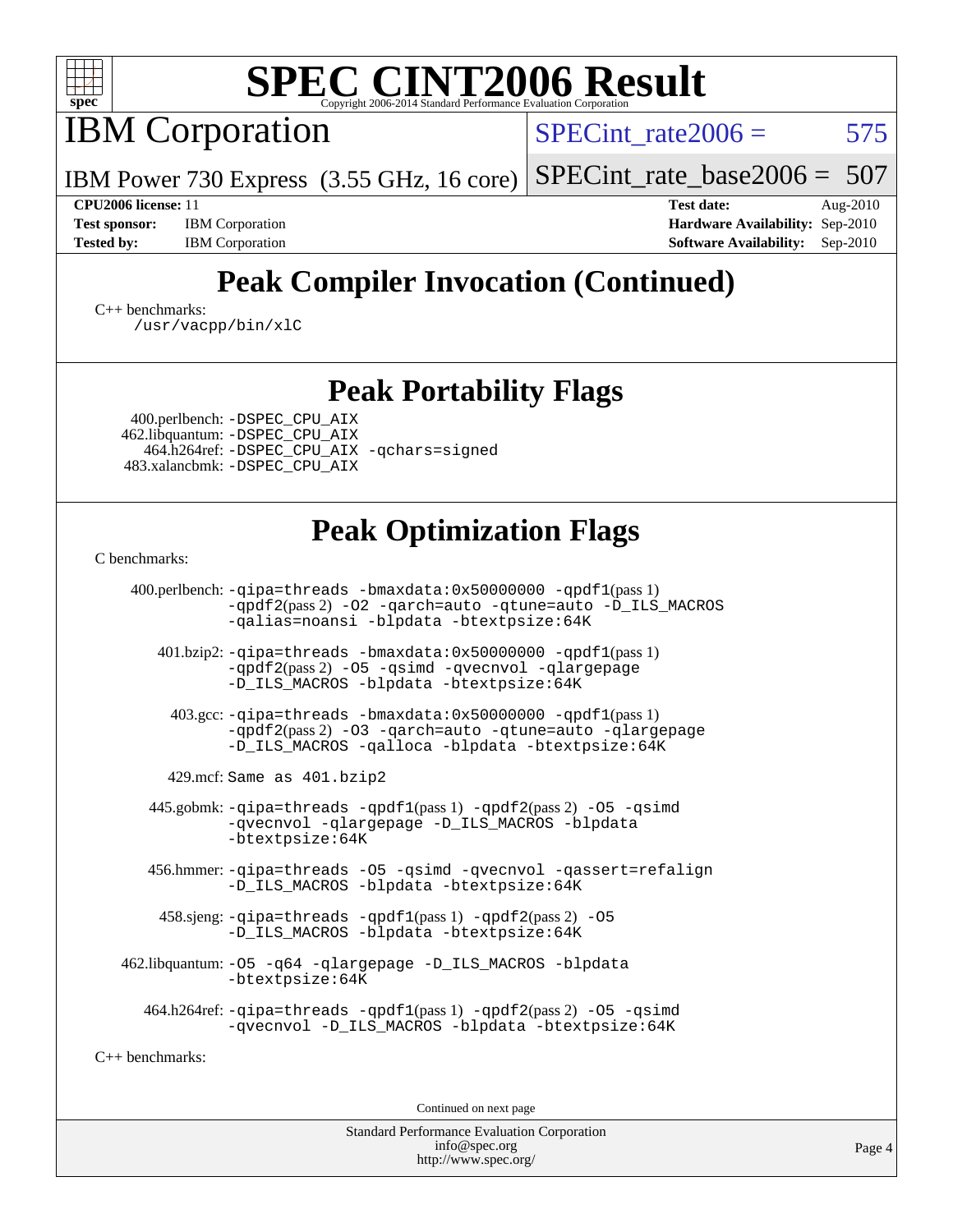

IBM Corporation

SPECint rate $2006 = 575$ 

IBM Power 730 Express (3.55 GHz, 16 core)

[SPECint\\_rate\\_base2006 =](http://www.spec.org/auto/cpu2006/Docs/result-fields.html#SPECintratebase2006) 507

**[Test sponsor:](http://www.spec.org/auto/cpu2006/Docs/result-fields.html#Testsponsor)** IBM Corporation **[Hardware Availability:](http://www.spec.org/auto/cpu2006/Docs/result-fields.html#HardwareAvailability)** Sep-2010 [Tested by:](http://www.spec.org/auto/cpu2006/Docs/result-fields.html#Testedby) IBM Corporation **[Software Availability:](http://www.spec.org/auto/cpu2006/Docs/result-fields.html#SoftwareAvailability)** Sep-2010

**[CPU2006 license:](http://www.spec.org/auto/cpu2006/Docs/result-fields.html#CPU2006license)** 11 **[Test date:](http://www.spec.org/auto/cpu2006/Docs/result-fields.html#Testdate)** Aug-2010

# **[Peak Optimization Flags \(Continued\)](http://www.spec.org/auto/cpu2006/Docs/result-fields.html#PeakOptimizationFlags)**

 471.omnetpp: [-qipa=threads](http://www.spec.org/cpu2006/results/res2010q3/cpu2006-20100817-12969.flags.html#user_peakLDCXXFLAGS471_omnetpp_F-qipa:threads_603896b7ba2615a272e7bb50a99fbe27) [-bmaxdata:0x20000000](http://www.spec.org/cpu2006/results/res2010q3/cpu2006-20100817-12969.flags.html#user_peakLDCXXFLAGS471_omnetpp_F-bmaxdata_d044a9072ff4d8b4577a1555c18c0756) [-qpdf1](http://www.spec.org/cpu2006/results/res2010q3/cpu2006-20100817-12969.flags.html#user_peakPASS1_CXXFLAGSPASS1_LDFLAGS471_omnetpp_F-qpdf1)(pass 1) [-qpdf2](http://www.spec.org/cpu2006/results/res2010q3/cpu2006-20100817-12969.flags.html#user_peakPASS2_CXXFLAGSPASS2_LDFLAGS471_omnetpp_F-qpdf2)(pass 2) [-O4](http://www.spec.org/cpu2006/results/res2010q3/cpu2006-20100817-12969.flags.html#user_peakOPTIMIZE471_omnetpp_F-O4_3f418155cbd5b07444f2de33eb26e195) [-D\\_ILS\\_MACROS](http://www.spec.org/cpu2006/results/res2010q3/cpu2006-20100817-12969.flags.html#user_peakCXXOPTIMIZE471_omnetpp_F-D_ILS_MACROS) [-qalign=natural](http://www.spec.org/cpu2006/results/res2010q3/cpu2006-20100817-12969.flags.html#user_peakCXXOPTIMIZE471_omnetpp_F-qalign_3ca7d9ddbda0cec4bfb6804fd18c32cc) [-qrtti=all](http://www.spec.org/cpu2006/results/res2010q3/cpu2006-20100817-12969.flags.html#user_peakCXXOPTIMIZE471_omnetpp_F-qrtti:all) [-qinlglue](http://www.spec.org/cpu2006/results/res2010q3/cpu2006-20100817-12969.flags.html#user_peakCXXOPTIMIZE471_omnetpp_F-qinlglue) [-D\\_\\_IBM\\_FAST\\_SET\\_MAP\\_ITERATOR](http://www.spec.org/cpu2006/results/res2010q3/cpu2006-20100817-12969.flags.html#user_peakCXXOPTIMIZE471_omnetpp_F-D__IBM_FAST_SET_MAP_ITERATOR) [-blpdata](http://www.spec.org/cpu2006/results/res2010q3/cpu2006-20100817-12969.flags.html#user_peakEXTRA_LDFLAGS471_omnetpp_F-blpdata) [-btextpsize:64K](http://www.spec.org/cpu2006/results/res2010q3/cpu2006-20100817-12969.flags.html#user_peakEXTRA_LDFLAGS471_omnetpp_F-btextpsize_915b2570bf0baabb03f1065583f9faaf)

 473.astar: [-qipa=threads](http://www.spec.org/cpu2006/results/res2010q3/cpu2006-20100817-12969.flags.html#user_peakLDCXXFLAGS473_astar_F-qipa:threads_603896b7ba2615a272e7bb50a99fbe27) [-bmaxdata:0x20000000](http://www.spec.org/cpu2006/results/res2010q3/cpu2006-20100817-12969.flags.html#user_peakLDCXXFLAGS473_astar_F-bmaxdata_d044a9072ff4d8b4577a1555c18c0756) [-qpdf1](http://www.spec.org/cpu2006/results/res2010q3/cpu2006-20100817-12969.flags.html#user_peakPASS1_LDFLAGS473_astar_F-qpdf1)(pass 1) [-qpdf2](http://www.spec.org/cpu2006/results/res2010q3/cpu2006-20100817-12969.flags.html#user_peakPASS2_LDFLAGS473_astar_F-qpdf2)(pass 2) [-O4](http://www.spec.org/cpu2006/results/res2010q3/cpu2006-20100817-12969.flags.html#user_peakOPTIMIZE473_astar_F-O4_3f418155cbd5b07444f2de33eb26e195) [-qlargepage](http://www.spec.org/cpu2006/results/res2010q3/cpu2006-20100817-12969.flags.html#user_peakOPTIMIZE473_astar_F-qlargepage) [-D\\_ILS\\_MACROS](http://www.spec.org/cpu2006/results/res2010q3/cpu2006-20100817-12969.flags.html#user_peakCXXOPTIMIZE473_astar_F-D_ILS_MACROS) [-qinlglue](http://www.spec.org/cpu2006/results/res2010q3/cpu2006-20100817-12969.flags.html#user_peakCXXOPTIMIZE473_astar_F-qinlglue) [-qalign=natural](http://www.spec.org/cpu2006/results/res2010q3/cpu2006-20100817-12969.flags.html#user_peakCXXOPTIMIZE473_astar_F-qalign_3ca7d9ddbda0cec4bfb6804fd18c32cc) [-blpdata](http://www.spec.org/cpu2006/results/res2010q3/cpu2006-20100817-12969.flags.html#user_peakEXTRA_LDFLAGS473_astar_F-blpdata) [-btextpsize:64K](http://www.spec.org/cpu2006/results/res2010q3/cpu2006-20100817-12969.flags.html#user_peakEXTRA_LDFLAGS473_astar_F-btextpsize_915b2570bf0baabb03f1065583f9faaf)

 483.xalancbmk: [-qipa=threads](http://www.spec.org/cpu2006/results/res2010q3/cpu2006-20100817-12969.flags.html#user_peakLDCXXFLAGS483_xalancbmk_F-qipa:threads_603896b7ba2615a272e7bb50a99fbe27) [-bmaxdata:0x20000000](http://www.spec.org/cpu2006/results/res2010q3/cpu2006-20100817-12969.flags.html#user_peakLDCXXFLAGS483_xalancbmk_F-bmaxdata_d044a9072ff4d8b4577a1555c18c0756) [-qpdf1](http://www.spec.org/cpu2006/results/res2010q3/cpu2006-20100817-12969.flags.html#user_peakPASS1_CXXFLAGSPASS1_LDFLAGS483_xalancbmk_F-qpdf1)(pass 1) [-qpdf2](http://www.spec.org/cpu2006/results/res2010q3/cpu2006-20100817-12969.flags.html#user_peakPASS2_CXXFLAGSPASS2_LDFLAGS483_xalancbmk_F-qpdf2)(pass 2) [-O4](http://www.spec.org/cpu2006/results/res2010q3/cpu2006-20100817-12969.flags.html#user_peakOPTIMIZE483_xalancbmk_F-O4_3f418155cbd5b07444f2de33eb26e195) [-qsimd](http://www.spec.org/cpu2006/results/res2010q3/cpu2006-20100817-12969.flags.html#user_peakOPTIMIZE483_xalancbmk_F-qsimd_a8e99c5325f711308b07d2b72634c9bd) [-qvecnvol](http://www.spec.org/cpu2006/results/res2010q3/cpu2006-20100817-12969.flags.html#user_peakOPTIMIZE483_xalancbmk_F-qvecnvol) [-qarch=pwr5](http://www.spec.org/cpu2006/results/res2010q3/cpu2006-20100817-12969.flags.html#user_peakOPTIMIZE483_xalancbmk_F-qarch_cdab548b0ce871c0726c2ca37e5b631a) [-qtune=pwr5](http://www.spec.org/cpu2006/results/res2010q3/cpu2006-20100817-12969.flags.html#user_peakOPTIMIZE483_xalancbmk_F-qtune_e1cd9d63947334d19effc56cd6defcb4) [-qlargepage](http://www.spec.org/cpu2006/results/res2010q3/cpu2006-20100817-12969.flags.html#user_peakOPTIMIZE483_xalancbmk_F-qlargepage) [-D\\_ILS\\_MACROS](http://www.spec.org/cpu2006/results/res2010q3/cpu2006-20100817-12969.flags.html#user_peakCXXOPTIMIZE483_xalancbmk_F-D_ILS_MACROS) [-qinlglue](http://www.spec.org/cpu2006/results/res2010q3/cpu2006-20100817-12969.flags.html#user_peakCXXOPTIMIZE483_xalancbmk_F-qinlglue) [-D\\_\\_IBM\\_FAST\\_VECTOR](http://www.spec.org/cpu2006/results/res2010q3/cpu2006-20100817-12969.flags.html#user_peakCXXOPTIMIZE483_xalancbmk_F-D__IBM_FAST_VECTOR) [-blpdata](http://www.spec.org/cpu2006/results/res2010q3/cpu2006-20100817-12969.flags.html#user_peakEXTRA_LDFLAGS483_xalancbmk_F-blpdata) [-btextpsize:64K](http://www.spec.org/cpu2006/results/res2010q3/cpu2006-20100817-12969.flags.html#user_peakEXTRA_LDFLAGS483_xalancbmk_F-btextpsize_915b2570bf0baabb03f1065583f9faaf)

# **[Peak Other Flags](http://www.spec.org/auto/cpu2006/Docs/result-fields.html#PeakOtherFlags)**

[C benchmarks \(except as noted below\)](http://www.spec.org/auto/cpu2006/Docs/result-fields.html#Cbenchmarksexceptasnotedbelow):

[-qipa=noobject](http://www.spec.org/cpu2006/results/res2010q3/cpu2006-20100817-12969.flags.html#user_CCpeak_F-qipa:noobject_31d1c31721dc68bbebcc4af4e4e5db81) [-qsuppress=1500-036](http://www.spec.org/cpu2006/results/res2010q3/cpu2006-20100817-12969.flags.html#user_CCpeak_F-qsuppress:_a26be8fef57dc56862d3797b725f60c7)

400.perlbench: [-qsuppress=1500-036](http://www.spec.org/cpu2006/results/res2010q3/cpu2006-20100817-12969.flags.html#user_peakEXTRA_LDFLAGS400_perlbench_F-qsuppress:_a26be8fef57dc56862d3797b725f60c7)

403.gcc: [-qsuppress=1500-036](http://www.spec.org/cpu2006/results/res2010q3/cpu2006-20100817-12969.flags.html#user_peakEXTRA_LDFLAGS403_gcc_F-qsuppress:_a26be8fef57dc56862d3797b725f60c7)

462.libquantum: [-qsuppress=1500-036](http://www.spec.org/cpu2006/results/res2010q3/cpu2006-20100817-12969.flags.html#user_peakEXTRA_LDFLAGS462_libquantum_F-qsuppress:_a26be8fef57dc56862d3797b725f60c7)

[C++ benchmarks \(except as noted below\):](http://www.spec.org/auto/cpu2006/Docs/result-fields.html#CXXbenchmarksexceptasnotedbelow) [-qipa=noobject](http://www.spec.org/cpu2006/results/res2010q3/cpu2006-20100817-12969.flags.html#user_CXXpeak_F-qipa:noobject_31d1c31721dc68bbebcc4af4e4e5db81) [-qsuppress=1500-036](http://www.spec.org/cpu2006/results/res2010q3/cpu2006-20100817-12969.flags.html#user_CXXpeak_F-qsuppress:_a26be8fef57dc56862d3797b725f60c7)

471.omnetpp: [-qsuppress=1500-036](http://www.spec.org/cpu2006/results/res2010q3/cpu2006-20100817-12969.flags.html#user_peakEXTRA_LDFLAGS471_omnetpp_F-qsuppress:_a26be8fef57dc56862d3797b725f60c7)

The flags files that were used to format this result can be browsed at <http://www.spec.org/cpu2006/flags/IBM-XL.20100901.html> <http://www.spec.org/cpu2006/flags/IBM-AIX.20100303.html>

You can also download the XML flags sources by saving the following links:

<http://www.spec.org/cpu2006/flags/IBM-XL.20100901.xml> <http://www.spec.org/cpu2006/flags/IBM-AIX.20100303.xml>